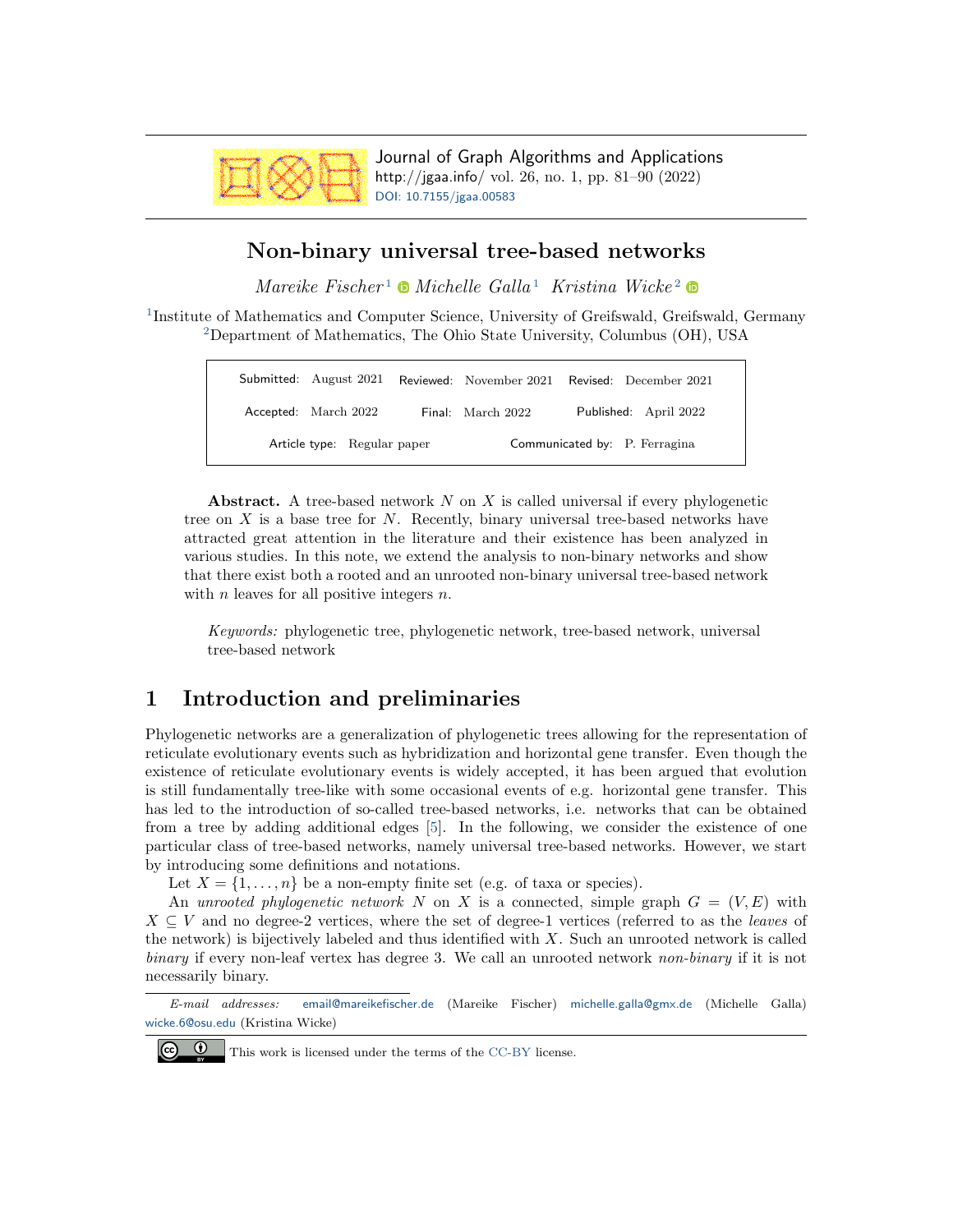82 M. Fischer, M. Galla, and K. Wicke Non-binary universal tree-based networks

A rooted phylogenetic network N on X is a rooted directed acyclic graph  $G = (V, E)$  with no parallel edges satisfying the following properties:

- (i) the root has indegree 0 and outdegree 2 or more;
- (ii) all vertices with outdegree 0 have indegree 1, and the set of vertices with outdegree 0 is identified with  $X$  (and the vertices in  $X$  are again called *leaves*);
- (iii) all other vertices either have indegree 1 and outdegree 2 or more (in which case they are called tree vertices) or indegree 2 or more and outdegree 1 (in which case they are called reticulations or reticulation vertices).

If the root has outdegree 2, all reticulations have indegree 2 and all tree-vertices have outdegree 2, the network is called binary. We call a rooted network non-binary if it is not necessarily binary. For technical reasons, if  $|X| = 1$ , we allow an (un)rooted non-binary network to consist of a single leaf (which in case of a rooted non-binary network is then at the same time considered to be the root). Moreover, note than an *(un)rooted non-binary phylogenetic tree* on X is an (un)rooted nonbinary phylogenetic network whose underlying graph structure is a tree. Furthermore, we refer to non-phylogenetic, i.e. non-leaf-labeled, trees as tree shapes.

A non-binary (un)rooted phylogenetic network  $N$  on  $X$  is called *tree-based* if there is a spanning tree  $T = (V, E')$  for N (with  $E' \subseteq E$ ) whose leaf set is equal to X. T is then called a support tree (for N). Moreover, the tree  $T'$  that can be obtained from T by suppressing potential degree-2 vertices is called a *base tree* (for N). Note that the existence of a support tree T for N implies the existence of a base tree  $T'$  for N. Moreover, note that from a graph-theoretical point of view, the support tree T is a *subdivision* of the base tree  $T'$  (as T can be obtained from  $T'$  by subdividing edges of T with degree-2 vertices). Following  $[10, p. 357]$  $[10, p. 357]$ , we will also sometimes say that the support tree  $T$  provides an *embedding* of  $T'$  in  $N$ .

This view is also reflected by the following more constructive definition of tree-basedness by [\[8\]](#page-9-2) (rooted case) and  $[7]$  (unrooted case). First, a rooted non-binary phylogenetic network N on X is tree-based with non-binary base tree  $T'$  if N can be obtained from  $T'$  via the following steps:

- (i) Subdivide the edges of  $T'$  by attachment points of in- and outdegree 1.
- (ii) Add edges, called linking edges, between pairs of attachment points or from tree vertices to attachment points, so that N remains acylic and so that each attachment point has degree at least 3, but indegree or outdegree 1.
- (iii) Suppress every attachment point that is not incident to a linking edge.

Note that in case of rooted *binary* tree-based networks, the base tree  $T'$  has to be binary and in Step (ii) of the above construction, linking arcs can only be added between pairs of attachment points such that N remains binary and acyclic. Similarly, an unrooted non-binary phylogenetic network N on X is tree-based with non-binary base tree  $T'$  if N can be obtained from  $T'$  via subdividing the edges of  $T'$  by attachment points of degree 2, adding linking edges between attachment points, between an attachment point and an original vertex of the tree, or between two original vertices of the tree, and finally suppressing every attachment point that is not incident to a linking edge. Again, in case of unrooted *binary* tree-based networks, T' has to be an unrooted binary tree and linking edges can only be inserted between pairs of attachment points in order to keep the network binary.

Now, an (un)rooted non-binary tree-based network  $N$  on  $X$  is called *universal* if every nonbinary (un)rooted phylogenetic tree on  $X$  is a base tree for  $N$ .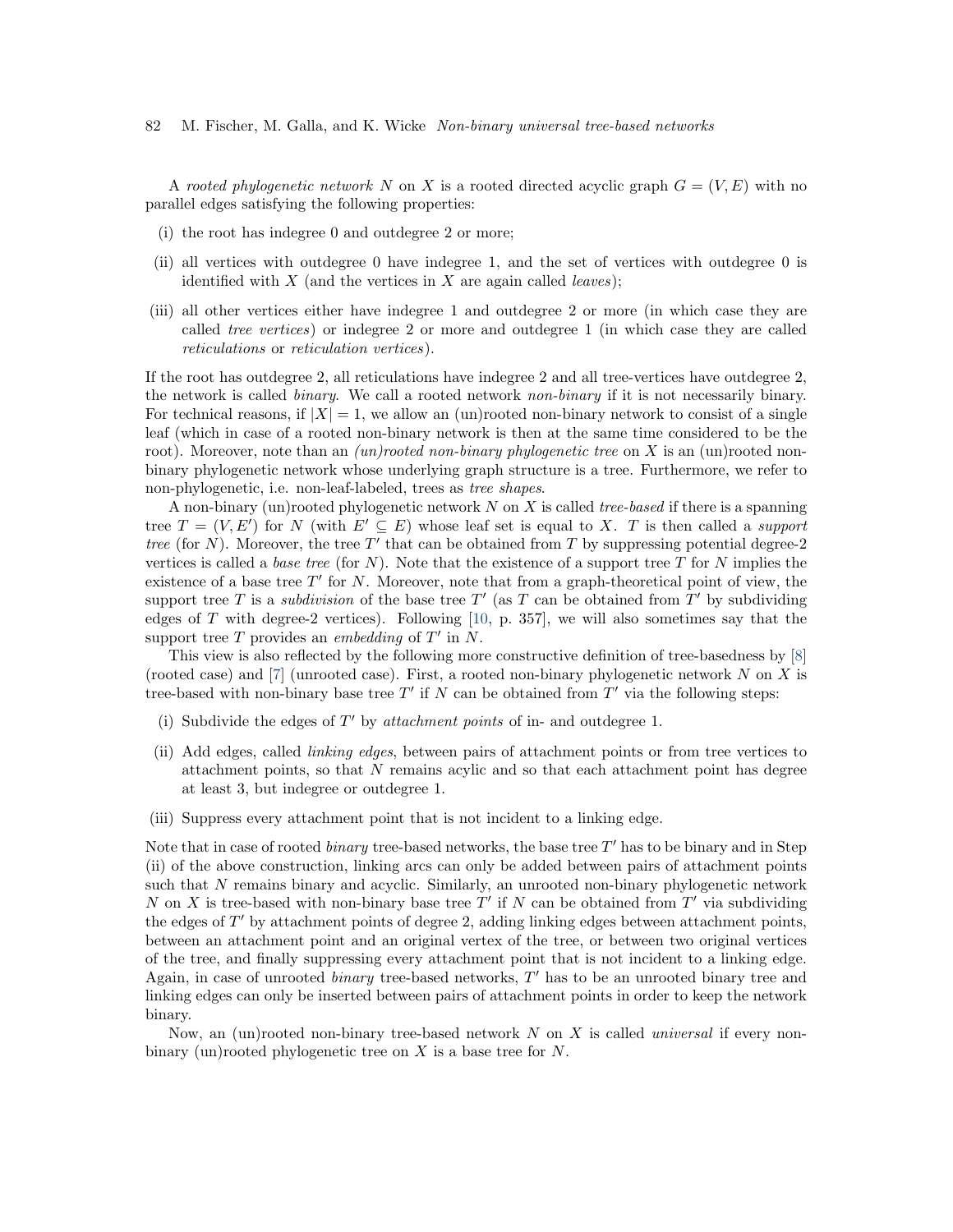Universal tree-based networks have recently been analyzed in different studies. First, [\[5\]](#page-9-0), who introduced the class of tree-based networks, showed that there is a rooted binary universal treebased network on X for  $n = 3$  and asked whether such a network exists in general. This was answered affirmatively by  $[6]$  and, independently, by  $[11]$ , who gave explicit constructions for such networks for all positive integers n. While the construction in [\[6\]](#page-9-4) contains  $\Theta(n!)$  reticulations, the construction in [\[11\]](#page-9-5) contains  $\Theta(n^2)$  reticulations. More recently, [\[3\]](#page-9-6) showed that a rooted binary universal tree-based network with n leaves has  $\Omega(n \log(n))$  reticulations and gave a construction of a rooted binary universal tree-based network with  $O(n \log(n))$  reticulations. Moreover, [\[4\]](#page-9-7) have recently shown that the existence of a rooted binary universal tree-based network implies the existence of an unrooted binary universal tree-based network. Note, however, that so far all considerations of universal tree-based networks in the literature have been concerned with binary networks. In this note, we extend some of these findings to non-binary networks and constructively show that there exist both a rooted and an unrooted non-binary universal tree-based network with  $n$  leaves for all positive integers  $n$ .

### 2 Results

### 2.1 Rooted universal tree-based networks

<span id="page-2-0"></span>**Theorem 1.** For all positive integers n, there exists a rooted non-binary universal tree-based network with n leaves.

In the proof of Theorem [1](#page-2-0) we will present a construction of a rooted non-binary tree-based network N on X for each n. Following the constructions in  $[3, 6, 11]$  $[3, 6, 11]$  $[3, 6, 11]$  $[3, 6, 11]$  $[3, 6, 11]$ , this construction consists of two parts: the upper part, which contains the root, is a non-binary network on  $n$  leaves that has every rooted non-binary tree shape on  $n$  leaves as a base tree; the lower part, which contains the leaves, reorders the leaves of these tree shapes, in order to enable any permutation of leaves and thus, to enable every rooted non-binary phylogenetic tree on X to be a base tree for this network. For the latter, one can for example use a so-called *Beneš network* (cf.  $[1, 2]$  $[1, 2]$  $[1, 2]$ ) as in  $[3]$ . Alternatively, one can simply use a complete bipartite graph  $K_{n,n}$  for this purpose (cf. Figure [1\(](#page-6-0)a) and (b)).

Thus, in the following we will only show that the upper part of our construction has every non-binary tree shape as a base tree. Analogously to [\[3\]](#page-9-6) it then follows that the combination of the upper part with a Beneš network or a complete bipartite graph yields a non-binary universal tree-based network.

*Proof (Theorem [1\)](#page-2-0).* For all positive integers  $n$ , we now give a construction of a rooted non-binary phylogenetic network  $U_n$  on n leaves that has every non-binary tree shape on n leaves as base tree. We begin by describing the construction of  $U_n$ . First of all, for  $n = 1$ ,  $U_n$  consists of a single vertex. Now, let  $n \geq 2$ . Then, in order to construct  $U_n$ , we start with a rooted star tree  $T^*$  with root  $\rho$  on n leaves where a rooted star tree is a rooted tree shape such that all leaves are adjacent to the root and:

- 1. Add attachment points to the edges of  $T^*$  as follows:
	- For leaf 1 and n, add n−2 attachment points on the edges (ρ, 1) and (ρ, n), respectively, and label them  $t_1^1, t_1^2, \ldots, t_1^{n-2}$  and  $t_n^1, t_n^2, \ldots, t_n^{n-2}$ , respectively (starting the labeling at the attachment point closest to the root; note that these vertices will be tree vertices in the final network);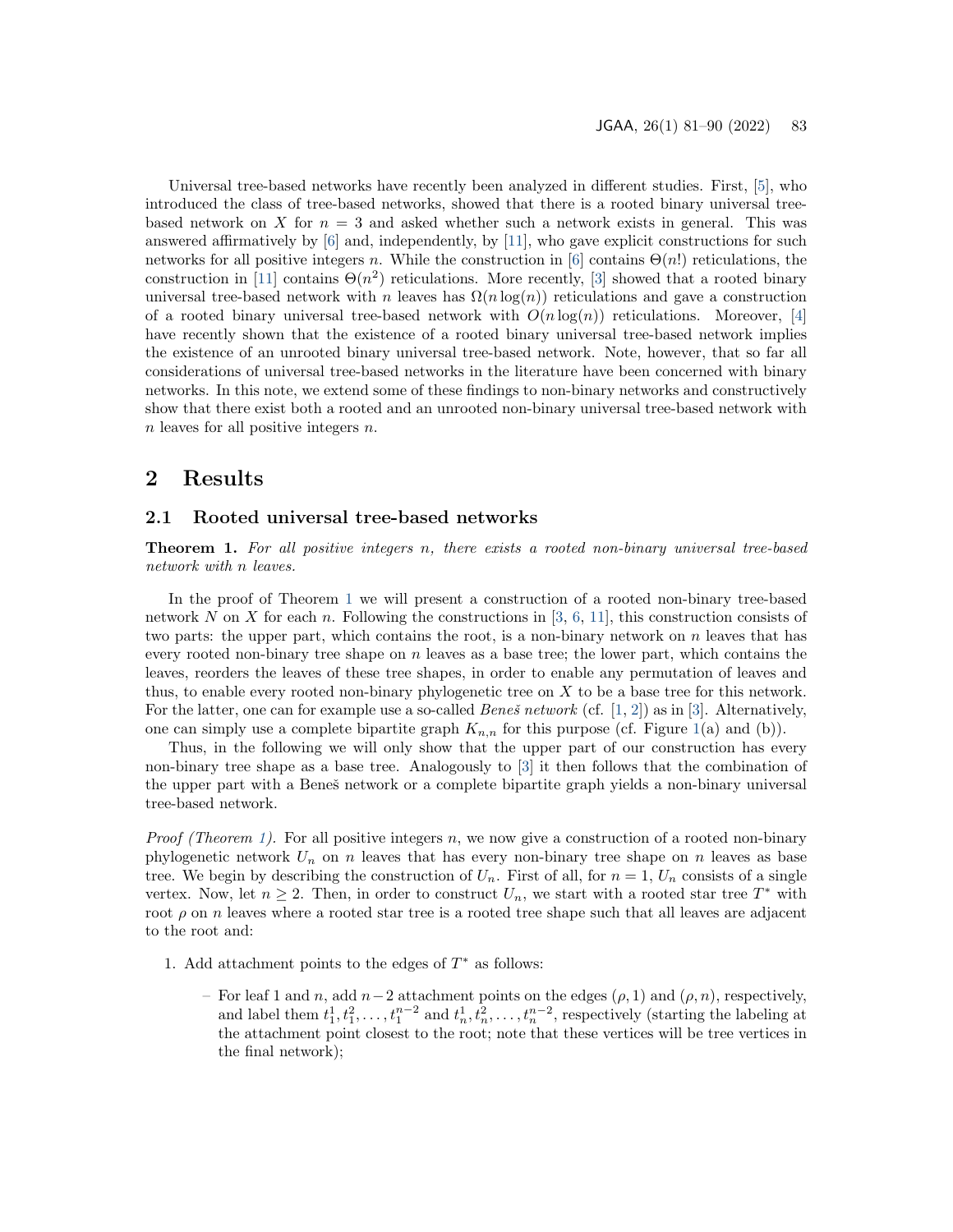#### 84 M. Fischer, M. Galla, and K. Wicke Non-binary universal tree-based networks

- For each leaf  $l = 2, 3, \ldots, n-2$ , add  $2n-4$  attachment points on the edge  $(\rho, l)$  and label them  $r_l^1, t_l^1, r_l^2, t_l^2, \ldots, r_l^{n-2}, t_l^{n-2}$  (again, starting the labeling at the attachment point closest to the root; note that all vertices labeled with "r" will be reticulation vertices in the final network and all vertices labeled with " $t$ " will be tree vertices);
- For leaf  $n-1$ , add  $2n-5$  attachment points on edge  $(\rho, n-1)$  and label them  $r_{n-1}^1, t_{n-1}^1, r_{n-1}^2, t_{n-1}^2, \ldots, t_{n-1}^{n-3}, r_{n-1}^{n-2}$  (again, starting the labeling at the attachment point closest to the root; note that there is no attachment point  $t_{n-1}^{n-2}$ , however, all vertices labeled with "r" will be reticulation vertices in the final network and all vertices labeled with "t" will be tree vertices).
- <span id="page-3-0"></span>2. Add the following edges between attachment points:
	- $(i, r_{i+1}^k)$  for  $i = 2, ..., n-2$  and  $k = 1, ..., n-2$  (horizontal edges between tree and reticulation vertices);
	- $(i, r_j^{k+1})$  for  $i = 2, ..., n-2, j = i+1, ..., n-1$  and  $k = 1, ..., n-3$  (diagonal edges) between tree vertices and reticulation vertices from left to right);
	- $(i, r_j^{k+1})$  for  $i = 3, ..., n-1, j = 2, ..., i-1$  and  $k = 1, ..., n-3$  (diagonal edges) between tree vertices and reticulation vertices from right to left);
	- $(i^k, r^k)$  for  $i \in \{1, n\}, j = 2, ..., n-1$  and  $k = 1, ..., n-2$  (diagonal edges between tree vertices on the paths from  $\rho$  to leaves 1 and n, respectively, and reticulation vertices on the paths from  $\rho$  to leaves  $2, \ldots, n-1$ .

Figure [1\(](#page-6-0)e) shows the resulting construction for  $n = 3$  and Figure 1(i) shows the construction for  $n = 5$ .

We now use induction on n to show that – ignoring the leaf labels – every non-binary tree shape on n leaves is base tree of  $U_n$ . Since there is exactly one such tree shape for  $n = 1$  (consisting of a single vertex) and  $n = 2$ , the base case holds for all  $n \leq 2$ . Now, suppose that the claim holds for up to  $n-1$  leaves and consider the network  $U_n$  on n leaves (with  $n \geq 3$ ).

Note that as the basic structure of  $U_n$  is a star tree on n leaves, the star tree on n trivially is a base tree of  $U_n$ . Therefore, we will now show that any other rooted non-binary tree shape on n leaves is also a base tree of  $U_n$ .

Thus, let  $T_n$  be an arbitrary rooted non-binary tree shape (that is not a star tree) with n leaves and root  $\rho$ . We will now show that  $T_n$  is a base tree of  $U_n$  by constructing an explicit embedding of  $T_n$  into  $U_n$ . i.e., we construct a subdivision of  $T_n$  covering all vertices of  $U_n$  such that the leaf sets of  $T_n$  and  $U_n$  coincide. As  $n \geq 3$ , we know that  $T_n$  contains at least one cherry  $[u, v]$ , i.e. a pair of leaves u and v who share a common parent (cf. [\[9,](#page-9-10) Proposition 1.2.5]), say w. As, by assumption,  $T_n$  is not a star tree, we may assume that  $w \neq \rho$ . Suppose that w has  $k \geq 2$ , children in total (including u and v). Moreover, without loss of generality we may assume that the children of  $w$ are labeled  $1, \ldots, k$  when enumerating all leaves and are positioned at the outermost left of the tree when drawing it in the plane. We now delete all children of  $w$  (which implies that  $w$  is now a leaf) and retrieve a tree shape  $T_{n-k+1}$  with  $n-k+1$  leaves. As  $n-k+1 < n$ , by induction  $T_{n-k+1}$ is a base tree of  $U_{n-k+1}$ . Let  $V(T_{n-k+1})$  and  $E(T_{n-k+1})$  denote the vertex set, respectively edge set, of the underlying embedding of  $T_{n-k+1}$  into  $U_{n-k+1}$ . In the following, we will first show that  $T_{n-k+1}$  can also be embedded in  $U_n$ ; we will then re-introduce the deleted children of w and show that this yields a base tree of  $U_n$ .

Note that by construction  $T_{n-k+1}$  contains leaves labeled with w,  $k+1, k+2, \ldots, n$ . Before we embed  $T_{n-k+1}$  into  $U_n$ , we relabel some vertices of  $U_{n-k+1}$ . To be precise, we rename vertices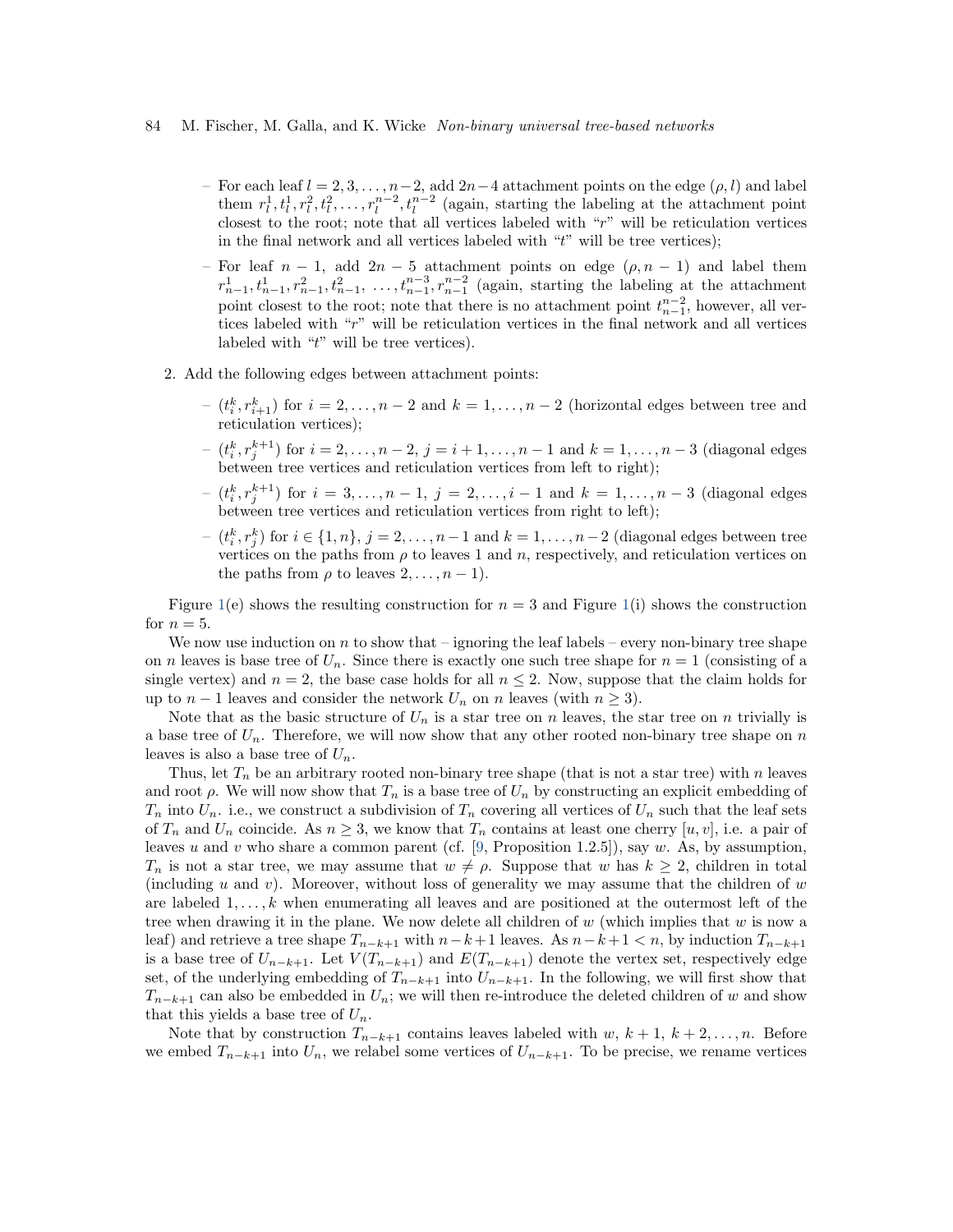(if they exist) as follows (as an example see Figure  $1(e)$  $1(e)$ ):

$$
w \hookrightarrow 1;
$$
  
\n
$$
t_{n-k+1}^l \hookrightarrow t_n^l \text{ for } l = 1, \dots, n-k-1;
$$
  
\n
$$
r_j^l \hookrightarrow r_{j+k-1}^l \text{ and } t_j^l \hookrightarrow t_{j+k-1}^l \text{ for } j = 2, \dots, n-k \text{ and } l = 1, \dots, n-k-1.
$$

We now sequentially extend the network  $U_{n-k+1}$  to  $U_n$  by introducing additional vertices and edges.

First of all, we add attachment points on existing edges (cf. Figure [1\(](#page-6-0)f)), where for technical reasons  $t_1^0 = t_n^0 = \rho$ .

- edge  $(t_1^{n-k-1}, 1)$ :  $k-1$  attachment points  $t_1^{n-k}, t_1^{n-k+1}, \ldots, t_1^{n-2}$ ;
- edge  $(t_n^{n-k-1}, n)$ : k − 1 attachment points  $t_n^{n-k}, t_n^{n-k+1}, \ldots, t_n^{n-2}$ ;
- edge  $(r_{n-1}^{n-k-1}, n-1)$  (if it exists):  $2(k-1) = 2k-2$  attachment points  $t^{n-k-1}_{n-1}, r^{n-k}_{n-1}, t^{n-k}_{n-1}, \ldots, r^{n-2}_{n-1};$
- edge  $(t_{j+k-1}^{n-k-1}, j+k-1)$  for  $j = 2, ..., n-k-1$  (if it exists):  $2(k-1) = 2k-2$  attachment points  $r_{j+k-1}^{n-k}, t_{j+k-1}^{n-k}, r_{j+k-1}^{n-k+1}, t_{j+k-1}^{n-k+1}, \ldots, r_{j+k-1}^{n-2}, t_{j+k-1}^{n-2}$ .

We add all newly introduced edges to  $E(T_{n-k+1})$ , i.e. we extend the embedding of  $T_{n-k+1}$  to cover all newly introduced attachment points (as an example see Figure  $1(f)$  $1(f)$ ).

We then add  $k-1$  edges connecting the root to leaves  $2, \ldots, k$  and on each of these edges add  $2n-4$  attachment points called  $r_i^1, t_i^1, \ldots, r_i^{n-2}, t_i^{n-2}$  for  $i = 2, \ldots, k$  (as an example see Figure [1\(](#page-6-0)g)). If  $k = n - 1$ , we only add  $2n - 5$  attachment points on edge  $(\rho, n - 1)$ . In particular, we do not add the attachment point  $t_{n-k}^{n-2}$ .

In order to complete the construction of  $U_n$ , we add all required edges between newly introduced vertices, i.e. we complete the construction of  $U_n$  according to the construction principle presented at the beginning of the proof (see page [84;](#page-3-0) as an example see Figure  $1(h)$  $1(h)$ ).

We now re-introduce the children of w to the embedding of  $T_{n-k+1}$  in order to obtain an embedding of  $T_n$ , i.e. we re-introduce the leaves  $2, \ldots, k$  (note that we do not re-introduce leaf 1, as this was already re-introduced in a previous step). We do this in the following way (cf. Algorithm [1\)](#page-5-0):

First, any existing edge between a tree vertex  $t_1^i$  and a reticulation vertex  $r_{k+1}^i$  for  $i < n-k$ in the embedding of  $T_{n-k+1}$  is replaced by a path between these two vertices, respectively, in order to cover the newly introduced vertices in  $U_n$  (Lines 3–6 in Algorithm [1\)](#page-5-0). As an example, the edge  $(t_1^1, t_4^1)$  in the embedding of  $T_3$  into  $U_5$  depicted in Figure [1\(](#page-6-0)h) is replaced by the path  $((t_1^1, r_2^1), (r_2^1, t_2^1), (t_2^1, r_3^1), (r_3^1, t_3^1), (t_3^1, r_4^1))$  (see Figure [1\(](#page-6-0)i)). Once all such existing edges have been replaced by paths, the children of w are added to the embedding of  $T_{n-k+1}$  to obtain an embedding of  $T_n$  (Lines 7–9 in Algorithm [1\)](#page-5-0). Essentially, for each such child of w, say l, an edge between the tree vertex  $t_1^i$  closest to the root and currently having out-degree 1 (where i is formally determined by Algorithm [1\)](#page-5-0) and the reticulation vertex  $r_l^i$  is introduced (first bullet point in Line 8 of Algorithm [1\)](#page-5-0). Then,  $r_l^i$  is connected to leaf l via a "straight path" from  $r_l^i$  to l, i.e., via a sequence of edges indexed by  $l$  (second bullet point in Line 8 of Algorithm [1\)](#page-5-0). Here, for the last edge added, i.e. for the edge incident to leaf l, a case distinction, merely an artifact of the construction of  $U_n$ , is necessary, as the parent of leaf l can either be a reticulation vertex (if  $l = n - 1$ ) or a tree vertex (in all other cases). In summary, these operations transform the embedding of  $T_{n-k+1}$  into an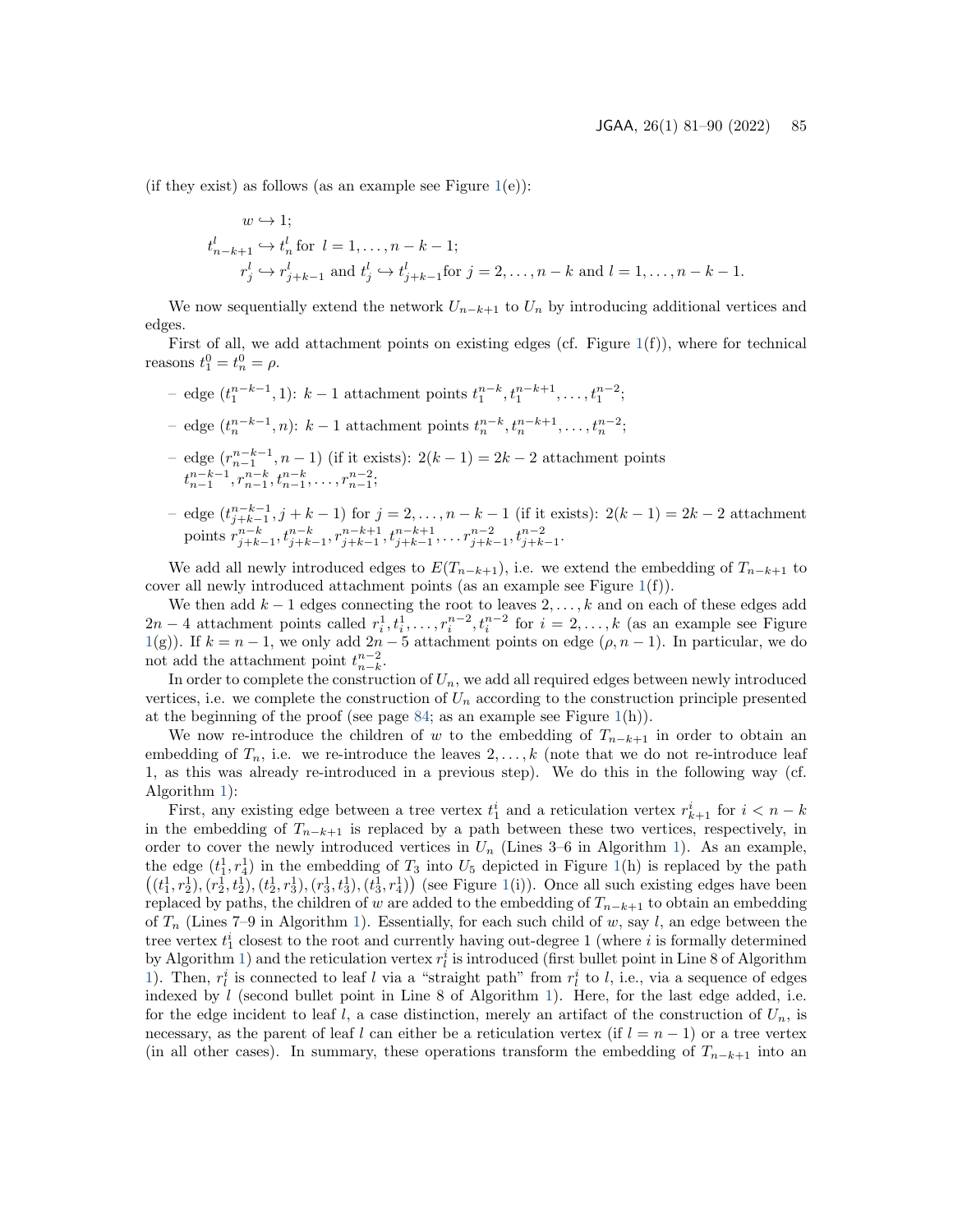Algorithm 1:

 $1 \; i = 1;$ 2 while  $i < n - k$  do **3** if edge  $(t_1^i, r_{k+1}^i)$  is in  $E(T_{n-k+1})$  then 4 | remove edge  $(t_1^i, r_{k+1}^i)$  from  $E(T_{n-k+1});$  $\mathbf{5}$  add edges  $(t_1^i, r_2^i), (r_2^i, t_2^i), (t_2^i, r_3^i), (r_3^i, t_3^i), \ldots, (r_k^i, t_k^i), (t_k^i, r_{k+1}^i);$ 6 |  $i = i + 1$ ; 7 else 8 add the following edges to  $E(T_{n-k+1})$ : •  $(t_1^i, r_2^i), (t_1^i, r_3^i), \ldots, (t_1^i, r_k^i);$ •  $(r_j^i, t_j^i), (t_j^i, r_j^{i+1}), (r_j^{i+1}, t_j^{i+1}), \ldots, (r_j^{n-2}, t_j^{n-2}), (t_j^{n-2}, j)$  for  $j = 2, \ldots, k-1$ ; if  $k = n - 1$  then add the following edges to  $E(T_{n-k+1})$ : •  $(r_k^i, t_k^i), (t_k^i, r_k^{i+1}), (r_k^{i+1}, t_k^{i+1}), \ldots, (t_k^{n-3}, r_k^{n-2}), (r_k^{n-2}, k);$ else add the following edges to  $E(T_{n-k+1})$ : •  $(r_k^i, t_k^i), (t_k^i, r_k^{i+1}), (r_k^{i+1}, t_k^{i+1}), \ldots, (r_k^{n-2}, t_k^{n-2}), (t_k^{n-2}, k);$ end 9 end 10 end

<span id="page-5-0"></span>embedding of  $T_n$  in such a way that all vertices of  $U_n$  are also vertices of the embedding of  $T_n$  and the leaf sets of  $U_n$  and  $T_n$  coincide. Thus,  $T_n$  is a base tree of  $U_n$  (as an example see Figure [1\(](#page-6-0)i)). As  $T_n$  was an arbitrary rooted non-binary tree shape (that is not the star tree) on n leaves and as the star tree is trivially a base tree for  $U_n$  this completes the proof.  $\Box$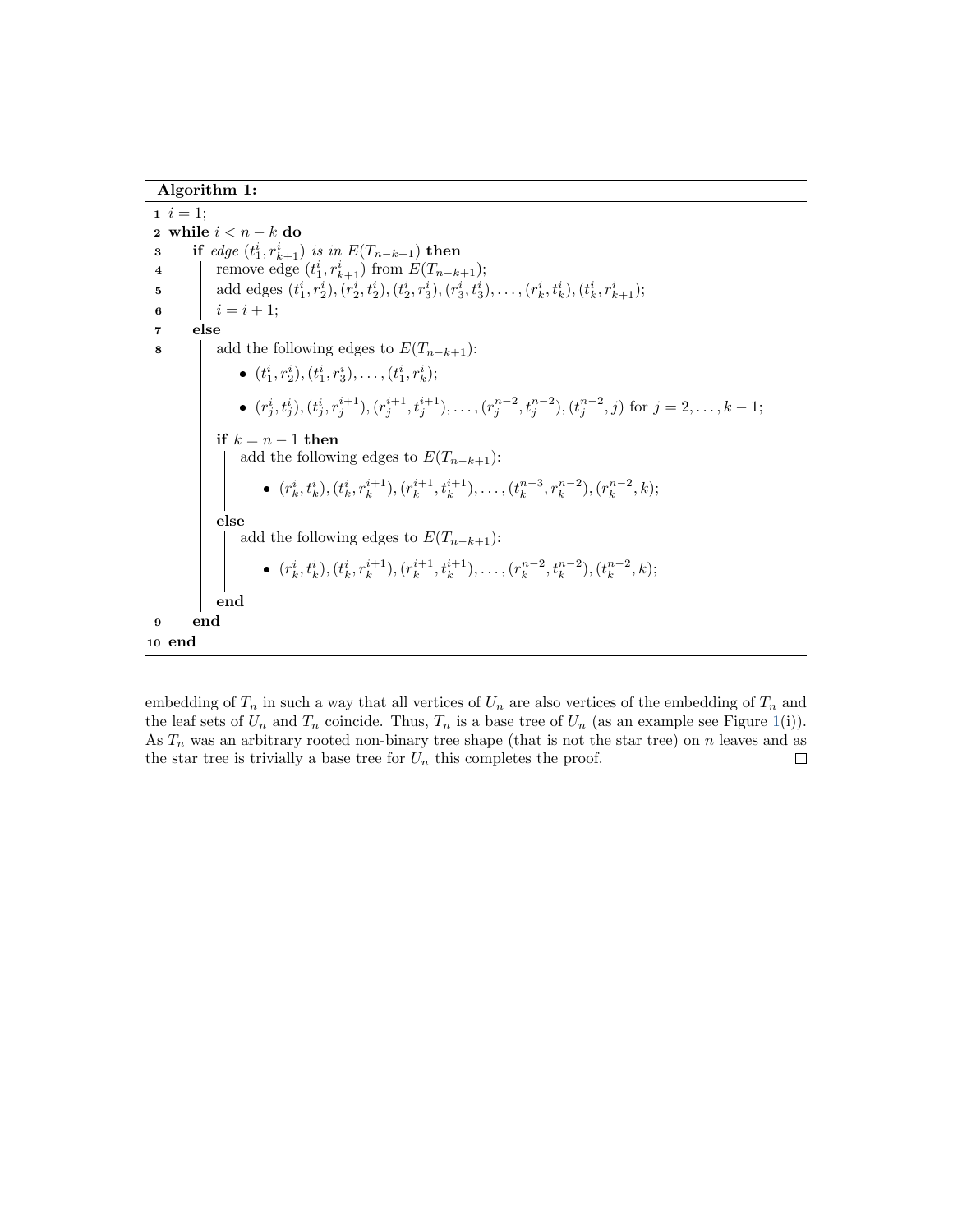<span id="page-6-0"></span>

Figure 1: Illustration of the construction and concepts used in the proof of Theorem [1.](#page-2-0) (a) and (b) show the lower part in the construction of a rooted non-binary universal tree-based network on 4 leaves in form of the Beneš network of size four (Figure taken from [\[3\]](#page-9-6)) (a) or the complete bipartite graph  $K_{4,4}$  (b) (all edges are directed down the page). Moreover,  $T_5$  is a non-binary tree shape on 5 leaves (c). We consider vertex  $w$  and delete its children, which yields tree shape  $T_3$  on 3 leaves (d). By the inductive hypothesis  $T_3$  is a base tree of  $U_3$ ; an embedding is depicted in bold (e). After relabeling vertices, which is depicted by hooked arrows in (e), 2 attachment points are added on the edges  $(t_1^1, 1)$ and  $(t_5^1, 5)$ , respectively, and 4 attachment points are added on the edge  $(r_4^1, 4)$  (f). All new edges created in this step, e.g.  $(t_1^1, t_1^2)$ , are added to the embedding of  $T_3$ . Then, 2 edges connecting the root to leaves 2 and 3 are added. These edges are subdivided by introducing 6 attachment points on each edge (g). Then, the construction of  $U_5$  is completed by introducing all missing edges between tree vertices and reticulation vertices and between pairs of reticulation vertices (h). In the last step, the embedding of  $T_3$  is transformed back to an embedding of  $T_5$  (i): Firstly, the edge  $(t_1^1, t_4^1)$  (depicted in bold in (h)) is replaced by the edges  $(t_1^1, r_2^1), (r_2^1, t_2^1), (t_2^1, r_3^1), (r_3^1, t_3^1)$  and  $(t_3^1, r_4^1)$  (depicted in bold in (i)). In the last step the edges  $(t_1^2, r_2^2), (t_1^2, r_3^2), (r_2^2, t_2^2), (t_2^2, r_2^3), (r_2^3, t_3^3), (t_3^3, t_3^3), (t_3^3, t_3^3), (r_3^3, t_3^3)$  and  $(t_3^3, 3)$  are added to the embedding of  $T_5$  into  $U_5$ . Note that in  $U_5$  all horizontal edges, i.e. edges of type  $(t_i^k, r_{i+1}^k)$  for  $i = 2, 3$  and  $k = 1, 2, 3$ , are directed left to right; all other edges are directed away from the root. Similarly, all edges in  $T_3, T_5$  and  $U_3$  are directed away from the root.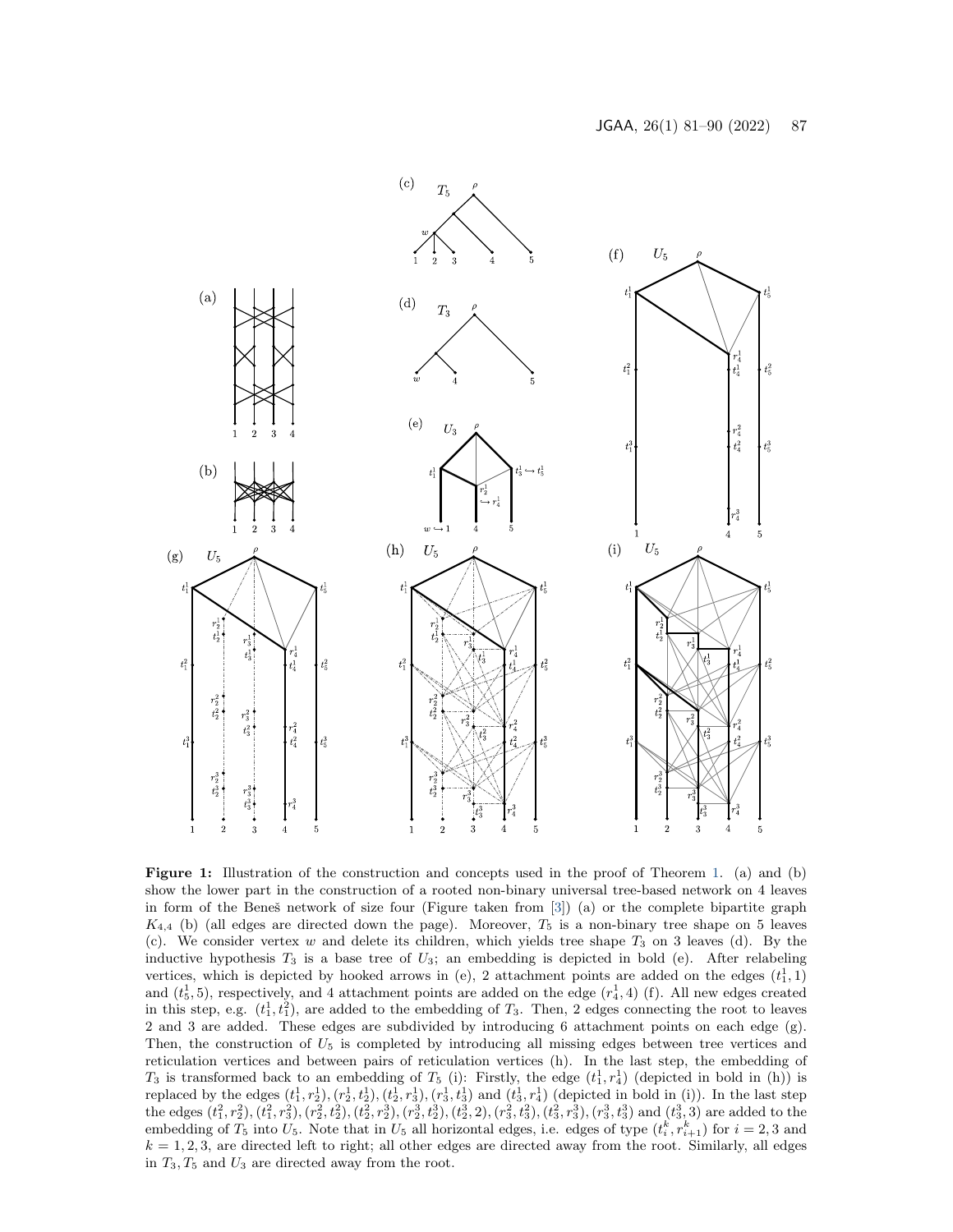### 2.2 Unrooted universal tree-based networks

Even though Theorem [1](#page-2-0) states the existence of a rooted non-binary universal tree-based network on  $n$  leaves for all positive integers  $n$ , we can use the same construction to show the following statement for unrooted networks.

Corollary 1. For all positive integers n, there exists an unrooted non-binary universal tree-based network on n leaves.

*Proof.* First, for  $n = 1$  and  $n = 2$ , an unrooted non-binary universal tree-based network trivially exists: For  $n = 1$ , the only unrooted non-binary tree shape is a single vertex, which at the same time is the only unrooted non-binary tree-based network; for  $n = 2$ , the only unrooted non-binary tree shape is an edge between the two leaves. Thus, any unrooted non-binary tree-based network on 2 leaves can be considered an unrooted non-binary universal tree-based network for  $n = 2$ . Now, for  $n \geq 3$ , consider the construction of the rooted non-binary universal tree-based network in the proof of Theorem [1.](#page-2-0) By ignoring the designation of the vertex  $\rho$  as root of the network and the orientation of edges, this construction yields an unrooted non-binary universal tree-based network with  $n$  leaves, which completes the proof.  $\Box$ 

## 3 Discussion

In this note, we have constructively shown that there exist both a rooted and an unrooted nonbinary universal tree-based network with  $n$  leaves for all positive integers  $n$ . Like the rooted binary universal tree-based networks in [\[3,](#page-9-6) [6,](#page-9-4) [11\]](#page-9-5) the rooted non-binary universal tree-based network constructed in this paper is stack-free (i.e. it has no two reticulations one of which is a parent of the other), but unlike the constructions in  $[3, 6, 11]$  $[3, 6, 11]$  $[3, 6, 11]$  $[3, 6, 11]$  $[3, 6, 11]$  it is not *temporal (time-consistent)* (where a rooted non-binary network N<sup>r</sup> is called temporal if there is a mapping  $t: V(N^r) \to \mathbb{N}$  such that if  $(u, v)$  is a tree edge, then  $t(u) < t(v)$ , while if  $(u, v)$  is a reticulation edge, then  $t(u) = t(v)$ ). To see this, consider vertices  $\rho, t_1^1$  and  $r_2^1$  in  $U_3$  (Figure [1\(](#page-6-0)e)) or  $U_5$  (Figure 1(i)). As  $(\rho, t_1^1)$  is a tree edge, in a temporal rooted non-binary network we would have  $t(\rho) < t(t_1^1)$ . However, as  $(t_1^1, r_2^1)$  is a reticulation edge, we would also have  $t(t_1^1) = t(r_2^1)$  and similarly, as  $(\rho, r_2^1)$  is also a reticulation edge, we would have  $t(\rho) = t(r_2^1)$ . In particular by the previous case,  $t(\rho) = t(r_2^1) = t(t_1^1)$ , which contradicts the fact that  $t(\rho) < t(t_1^1)$ . It would thus be of interest for future research to investigate whether there also exists a rooted non-binary universal tree-based network on  $n$  leaves that is temporal for all positive integers  $n$ .

Moreover, it might be of interest to infer a theoretical lower bound for the number of reticulations needed for a rooted non-binary tree-based network to be universal (as done in [\[3\]](#page-9-6) for the rooted binary case) and to investigate if there exists a rooted non-binary universal tree-based network that achieves this minimum. Note that the construction given in this manuscript requires  $(n-2)^2$ reticulations in the upper part  $U_n$  and n reticulations in the lower part (if the complete bipartite graph  $K_{n,n}$  is used). Thus, the construction given here has  $O(n^2)$  reticulations. However, our construction is possibly more complex than necessary. For example, for  $n = 4$ , it is possible to construct another rooted non-binary tree-based network  $U'_4$  that has every non-binary rooted tree shape with four leaves as a base tree and only uses two reticulations (whereas  $U_4$  uses four reticulations). The network  $U'_4$ , which could replace  $U_4$  in our construction, is shown in Figure [2.](#page-8-0) It would thus be of interest to study whether this construction can be generalized to  $n > 4$  and analyze if it is minimal in the number of reticulations.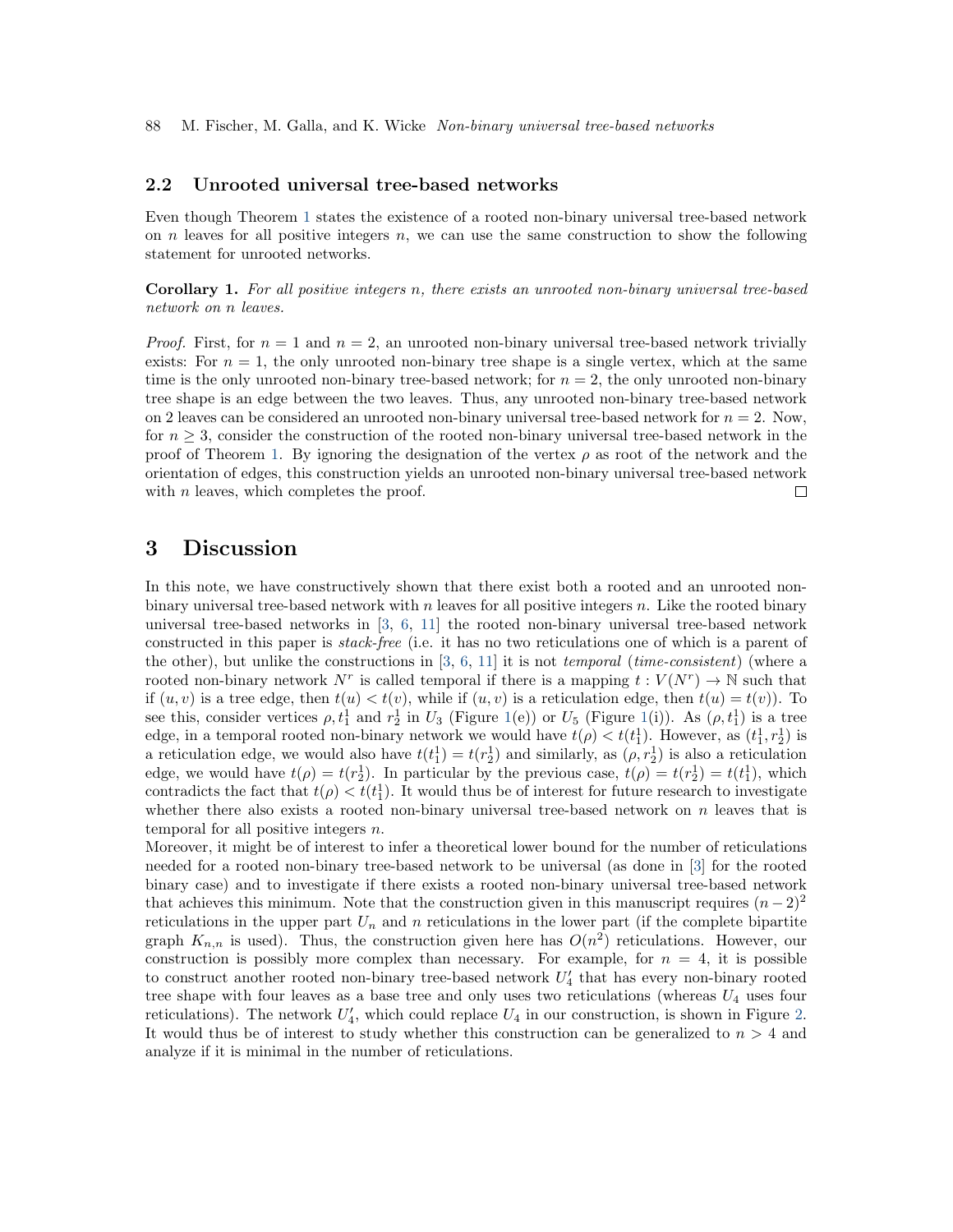We remark that in the case of rooted binary universal tree-based networks on  $n$  leaves, [\[3\]](#page-9-6) obtained the theoretical lower bound of  $\Omega(n \log(n))$  reticulations required by equating  $\frac{1}{\sqrt{n}}$  $\frac{1}{2} \left(\frac{2}{e}\right)^n n^{n-1}$ (an asymptotic approximation to the number  $(2n-3)$ !! of rooted binary phylogenetic trees with n leaves (see, e.g., [\[10,](#page-9-1) p. 16])) with 2<sup>r</sup> and solving for r, where r denotes the number of reticulations (since if N is a rooted binary phylogenetic network with n leaves and  $r$  reticulations it embeds at most  $2<sup>r</sup>$  distinct rooted binary phylogenetic trees, as each embedding of such a tree is obtained by choosing exactly one of the two reticulation edges directed into each reticulation vertex). Now, in the non-binary case, this approach will result in the trivial bound of one reticulation required unless further restrictions are imposed on the indegrees of reticulation vertices. To see this, first denote by  $nbr(n)$  the number of rooted non-binary phylogenetic trees with n leaves (note that no closed formula for  $nbr(n)$  is known but exponential generating functions have been established (see, e.g.,  $[10, p. 17]$  $[10, p. 17]$ . Next, consider a phylogenetic network N with one reticulation vertex of indegree  $nbr(n)$ . Then N could in theory embed up to  $nbr(n)$  distinct rooted non-binary phylogenetic trees, each one corresponding to a different choice of one of the  $nbr(n)$  reticulation edges present in N. However, if for instance the maximum indegree of any reticulation vertex is fixed to some integer  $d < nbr(n)$ , non-trivial bounds may be obtainable.

<span id="page-8-0"></span>

Figure 2: Rooted non-binary tree-based network  $U_4'$  that has every rooted non-binary tree shape with 4 leaves as a base tree (an embedding is highlighted in bold, respectively).  $U'_4$  could thus replace  $U_4$ as described in the proof of Theorem [1](#page-2-0) in our construction of a rooted non-binary universal tree-based network on 4 leaves.

## Acknowledgements

We thank an anonymous referee of an earlier version of this manuscript for suggesting the simpler complete bipartite graph as an alternative to the Benes̆ network for the lower part of our construction. In addition, we thank two anonymous referees for valuable suggestions to improve the quality of this manuscript in its present form. Moreover, we thank Lina Herbst for helpful discussions on the general topic and for comments on an earlier version of this manuscript. Last but not least,